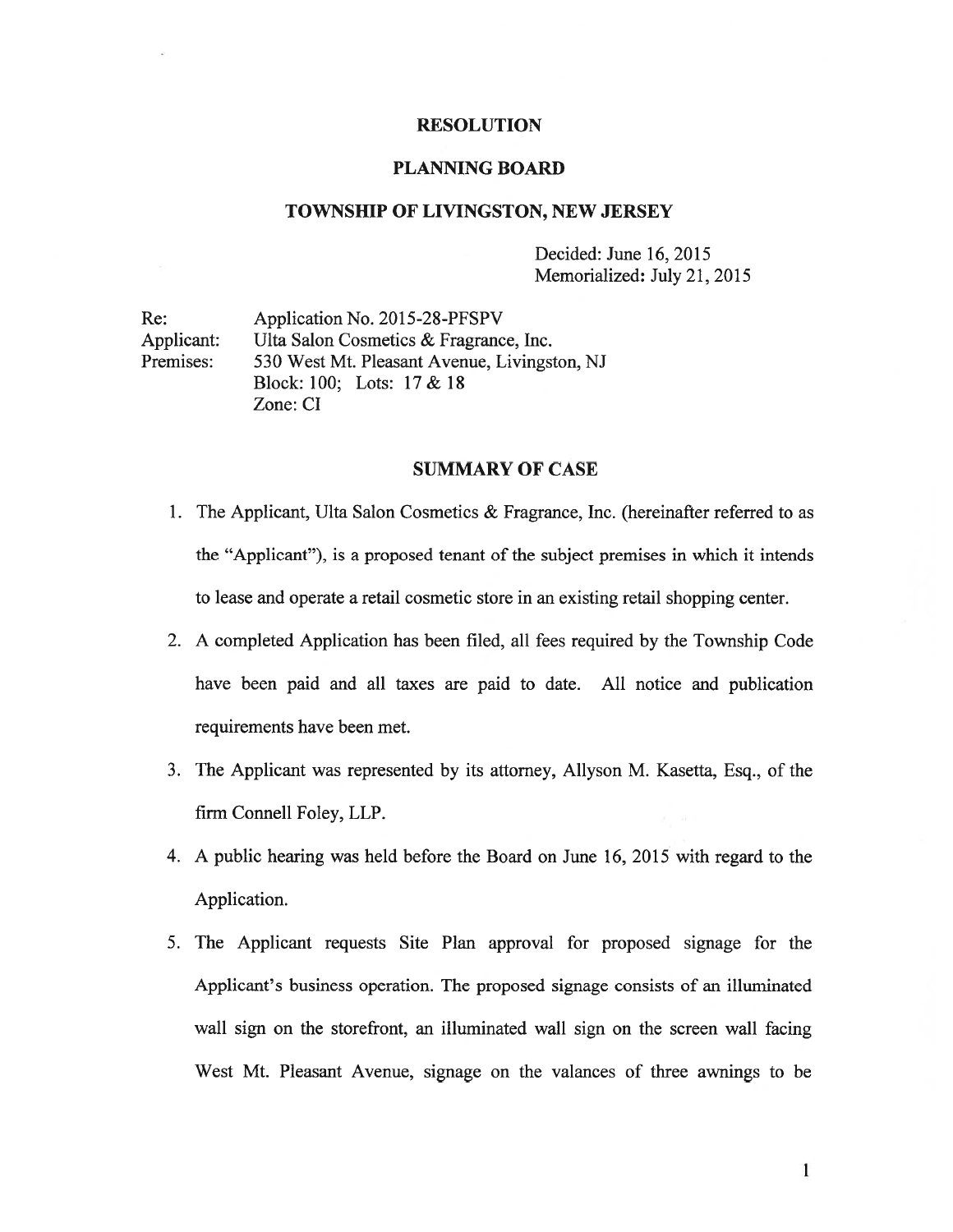installed on the storefront, and <sup>a</sup> blade sign for the storefront. The Applicant would also install an additional two-sided panel sign on the existing monument sign for which additional Board approval is not required.

- 6. The Applicant presented the testimony of Ivan Gertsen, an employee of EZ Signs and Service, the company that installs in Pennsylvania and New Jersey the Ulta signs designed by Kieffer & Co., Inc. No exper<sup>t</sup> witnesses were presented, but the Board took notice of the several recent applications involving this property and the installation of the signage for its various tenants; in regard to which applications sufficient exper<sup>t</sup> testimony had been given as to the utility and necessity of similar signage.
- 7. The Applicant presented <sup>a</sup> Signage Package prepared by Kieffer & Co,, mc, with original date of  $7/8/14$  revised through  $3/18/15$ . In the course of the hearing Applicant presented 5/28/15 amendments to Sheets B67004A and B67004A-1 which together with appended Sheet B67004B-l of 7/8/14 were accepted in evidence as Exhibit A-i.
- 8. No Members of the public appeared to ask questions of the witness or to testify either for or against the Application.

# FINDINGS OF FACT

- 1. The Applicant requested Site Plan approval for the following signage, including variances related to proposed signage:
	- A: A wall sign consisting of internally illuminated channel letters and graphic applied directly onto the storefront wall. The sign would be 5 feet 2 inches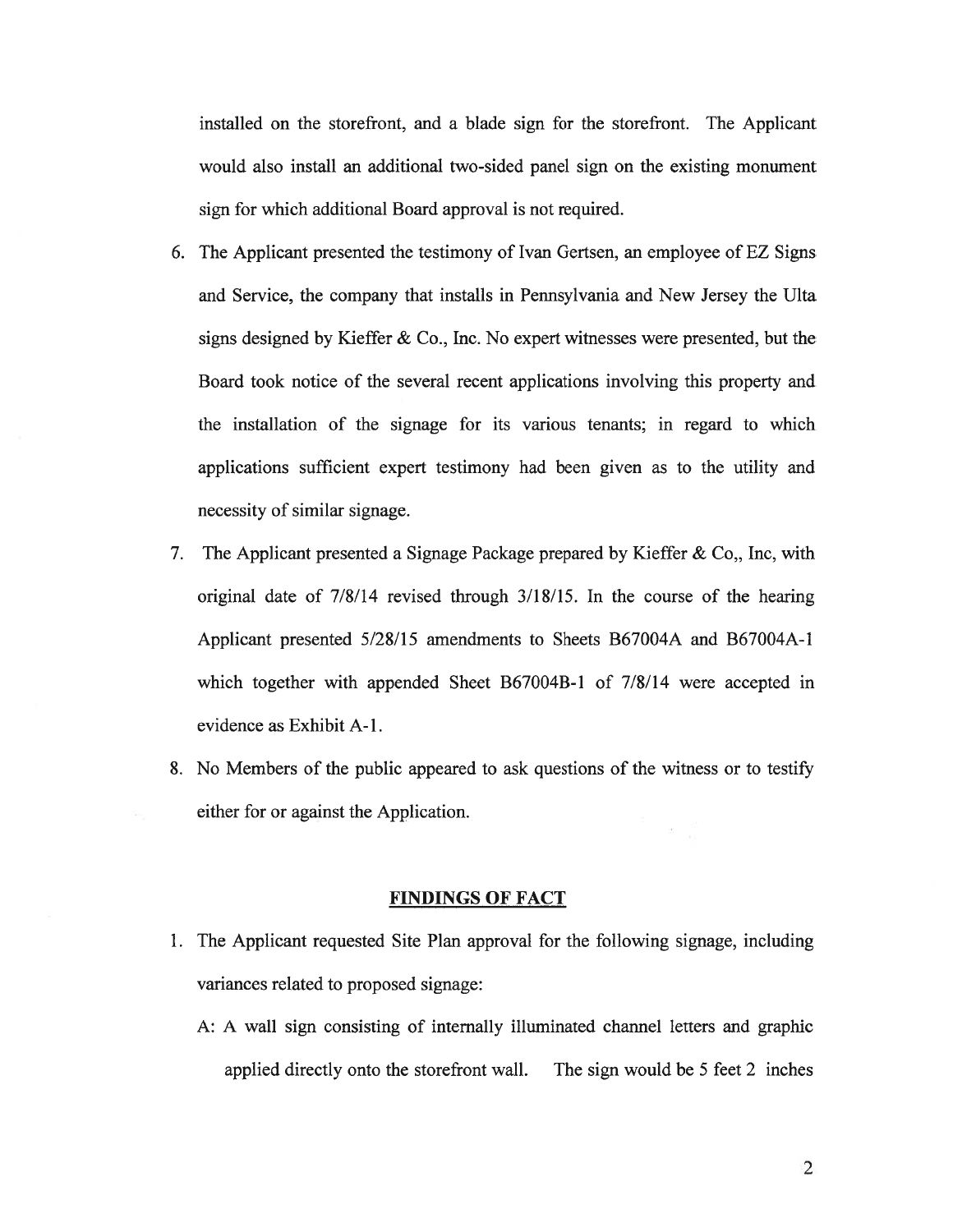in height and 12 feet 10 inches in length; for <sup>a</sup> total of 66 square feet The length and square footage are within the limits set in Township Code Section 170-90.L.(2). The height exceeds by 2 inches the Code limit of 5 feet.

- B: The Applicant further proposed to install <sup>a</sup> wall sign consisting of internally illuminated channel letters and graphic directly on the screen wall facing West Mt. Pleasant Avenue. It would measure 4 feet 8 inches in height and 11 feet 7 ¼ inches in length; for <sup>a</sup> total of 54 square feet. The dimensions are all within the limits set by Township Code Section 170-90.L.(2).
- C: The Applicant requested <sup>a</sup> variance from the provisions of Township Code Section 170-90.L.(2) which permits only one wall sign for each business, and the Applicant proposes to install two: one on the storefront wall and one on the screen wall. Accordingly, <sup>a</sup> variance of one sign is requested.
- D: The Applicant also requested approval for signage on the valance of each of the three awnings to be mounted above the storefront windows. The Façades Ordinance permits the three awnings but only one is permitted <sup>a</sup> sign, which sign is not required to be in lieu of <sup>a</sup> wall sign. Accordingly, the Applicant requests <sup>a</sup> variance from the provisions of Code Section 170-90.F.(2)(c) to permit signs on the two additional valances. The lettering of each sign would measure 4 inches in height and 1 foot 1 inch in length and would consist of the name of the business.
- E: The Applicant also requested one blade sign, to extend 3 feet 1 inch from the storefront wall, would measure 1 foot 7.5 inches in height and would be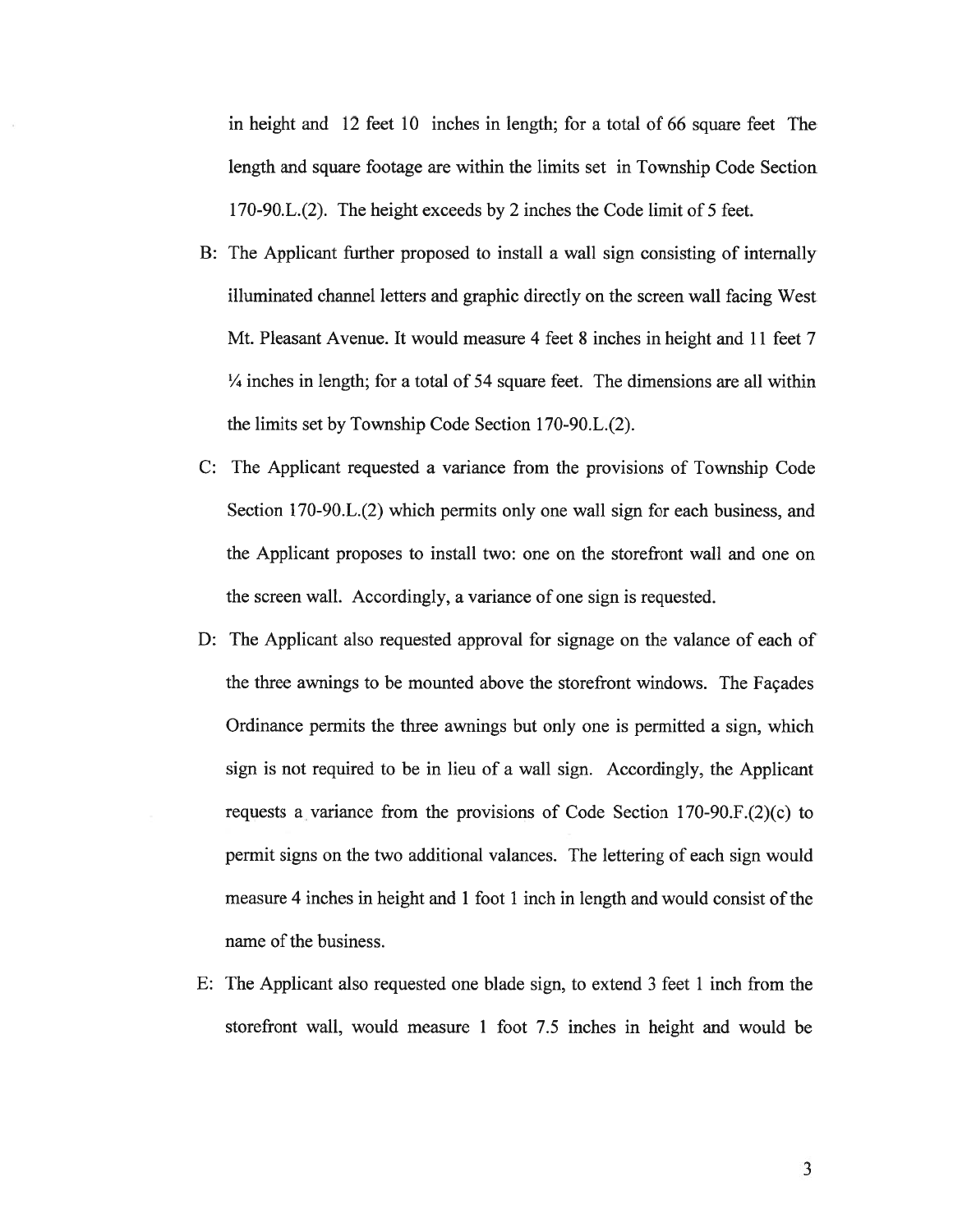mounted 10 feet from grade. Township Code Section 170-90.L does not permit blade signs, so that <sup>a</sup> variance is requested.

- 2. The sign installer testifying for the Applicant indicated that the design of the signs fits Ulta corporate standards and referred to photographs submitted with the Application demonstrating similar signs maintained by the Applicant at other stores.
- 3. The Applicant requested <sup>a</sup> variance from the provisions of Code Section 170- 90.L. $(1)(g)$  which would limit the gross square footage of all wall signage to 5% of the 11,270 square feet area of the screen wall as the main building elevation facing the street. The Applicant presented evidence that its proposed screen wall sign would be 54 square feet and its storefront sign 66 square feet. Added to all existing wall signage, this would result in <sup>a</sup> total area coverage of 14.24%. The Board has granted previous approvals of 13.18% coverage; so that an increase is requested for <sup>a</sup> total resultant variance reques<sup>t</sup> of 9.24%. This calculation was based on <sup>a</sup> certification of Steve Born of Kieffer Signs, submitted by the Applicant, at the reques<sup>t</sup> of the Board, subsequent to the hearing, and as verified by the Township Planner. These calculations established that the total area of the screen wall is 11,270 square feet and the total of all wall signage, including the Applicant's signs, amounts to 1,605.41 square feet.
- 4. The Board determined that witness Ivan Gertsen was not qualified to testify as an exper<sup>t</sup> in signage design, but did permit fact testimony as to the methodology of the installation of the signs and their locations and sizes. The Board took notice of various previous hearings involving signage at this property as to both the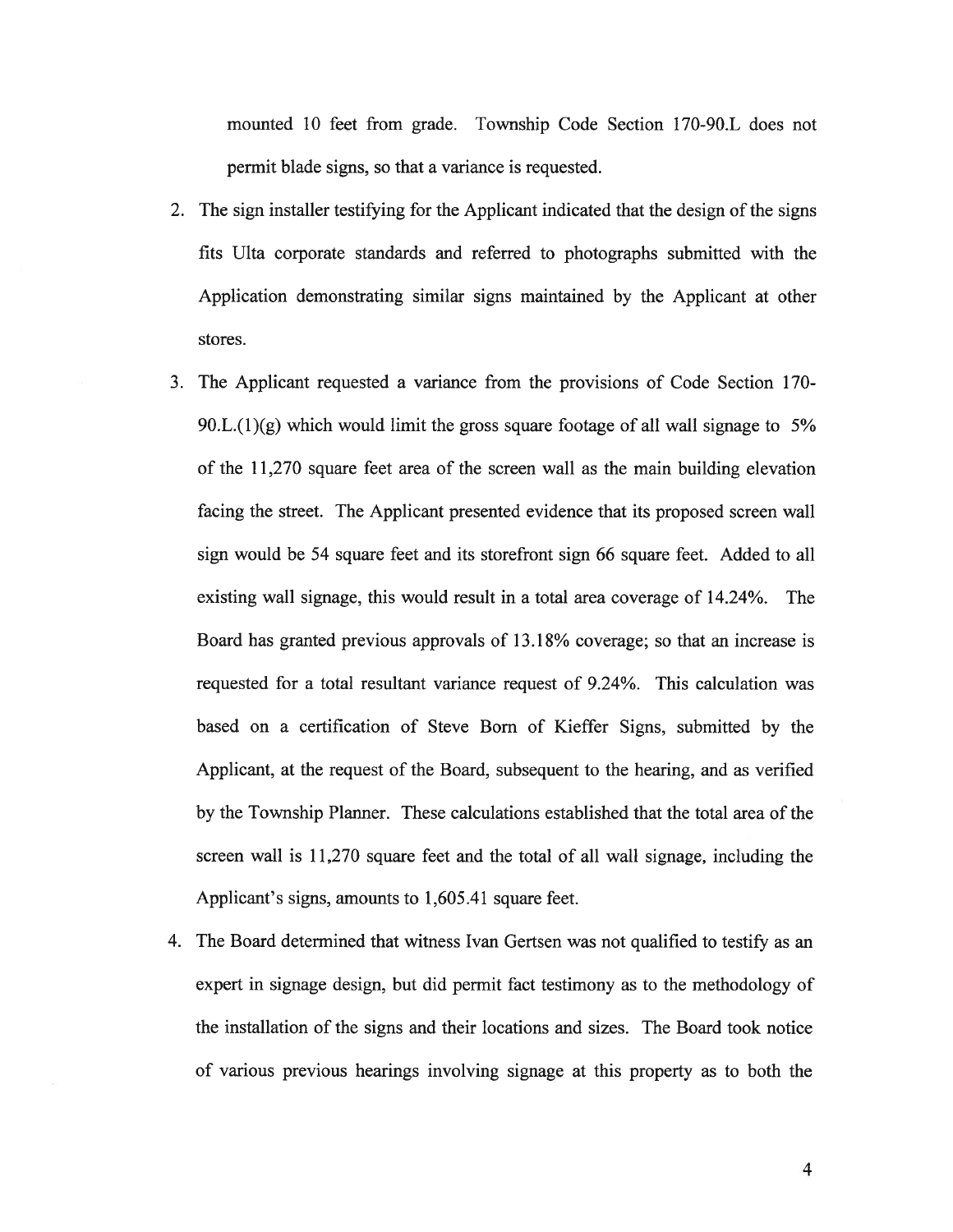screen wall and the storefronts. The Board determined that the various prior applications, including most recently the applications of TJX Companies for TJMaxx signage, Application Number 2014-62-PFSPV memorialized on October 7, 2014, and Nordstrom. Inc., Application Number 2014-61-PFSPV memorialized on October 21, 2014, have established by exper<sup>t</sup> testimony and sufficient proof that signs on the screen wall presen<sup>t</sup> <sup>a</sup> better zoning alternative than required by the Code, that the signage is necessary for traffic safety to allow motorists to locate where the various businesses are since the fronts of the stores are not visible from the adjacent highway.

# CONCLUSIONS OF THE BOARD

- 1. The Board finds that the amended Application for Site Plan approval with variances is hereby approved subject to the following denial and variances:
- 2. . The Board finds that sufficient proofs as to need for <sup>a</sup> blade sign at the storefront or as to the positive and negative criteria for gran<sup>t</sup> of <sup>a</sup> variance have not been provided. The requested variance is denied. The Board approves the following variances as requested by the Applicant:

A: A variance is granted from the provisions of Code Section 170-90.L.(2), limiting the Applicant to one wall sign, so as to permit both one wall sign on the storefront and another on the screen wall facing the street.

ï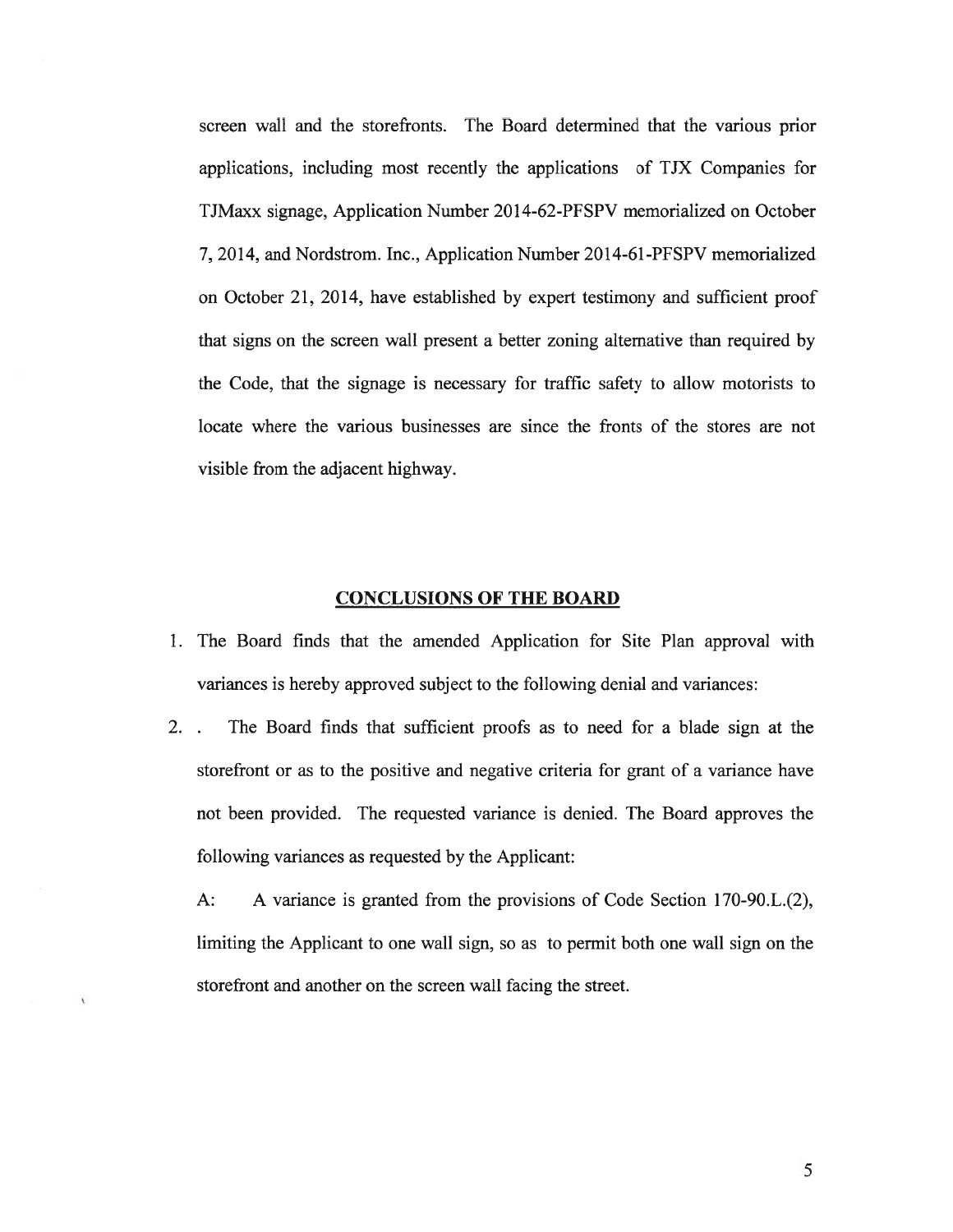B: A variance is granted from the provisions of Township Code Section 170- 90.F.(2)(c) to permit lettering on all three valances of the awnings to be installed on the storefront, said lettering to measure no more than 4 inches in height and 1 foot 1 inch in length and shall consist only of the name of the Applicant, ULTA, as shown on page B67004-1 of the signage package submitted by the Applicant.

C: The Board grants an aggregate variance of 9.24% for all tenants from the provisions of Township Code Section 170-90.L.(1)(g) limiting total wall coverage by signs to 5% of the screen wall area. The Board finds that the Applicant has submitted adequate proof as verified by the Township Planner that the calculation of the total coverage is correct. The Board takes note of its prior approvals for signage on the screen wall which has included variances from this Code provision and that the variances are appropriate under N.J.S. 40:55D-70.c.(2) because the storefronts are not visible from the public roadway, and adequate identification on the screen wall is necessary in order to provide the identification of the store's location and to improve traffic safety for motorists who are unfamiliar with the location of the retail stores maintained on the property. The Board finds as it did in the prior applications that the gran<sup>t</sup> of this variance will not impair the intent and purpose of the Zone Plan or Zoning Ordinance, will not have any detrimental impact on the public good, and that the gran<sup>t</sup> of the variance represents <sup>a</sup> better planning alternative than provided by the applicable Code provisions.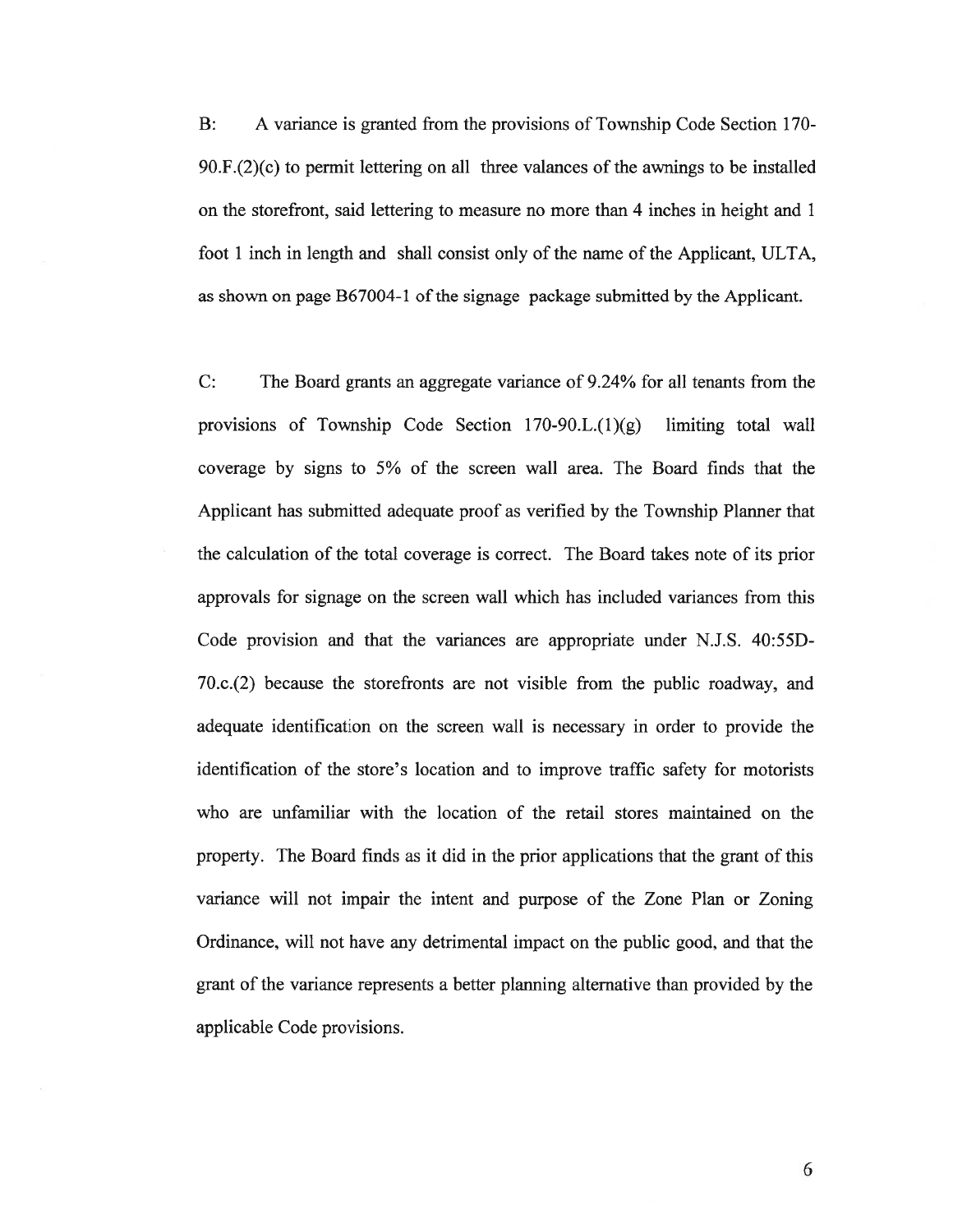D: A variance is approved from the requirements of Township Code Section 170-90.L.(2)(G) to permit the proposed wall signs to differ in design, color, size, and appearance of other tenant signs.

E. A variance of 2 inches is provided from the provisions of Code Section  $170-90.L.(2)$ (b) limiting the height of the storefront wall sign to 5 feet.

- 3. The Board finds that the variances approved herein can be granted pursuan<sup>t</sup> to the provisions of N.J.S. 40:55D-70,c.(2) as appropriate use of the property providing necessary identification of the location of the retail establishment, particularly since the storefront does not face <sup>a</sup> street or public roadway. Approval will have no substantial detriment or impact on the Zone Plan or Zoning Ordinance and will have no detriment to the public good and will advance the purposes of the Master Plan. The Board notes that signage previously approved and installed on this property has been an esthetic improvement and serves to promote the visibility of the retail establishments and further promotes traffic safety for motorists maneuvering on the property. It finds that the Applicant's signs as approved herein will provide the same benefits.
- 4. The Board continues in full force and effect the provisions and conditions of all prior resolutions adopted in connection with this shopping center, excep<sup>t</sup> as specifically modified herein.